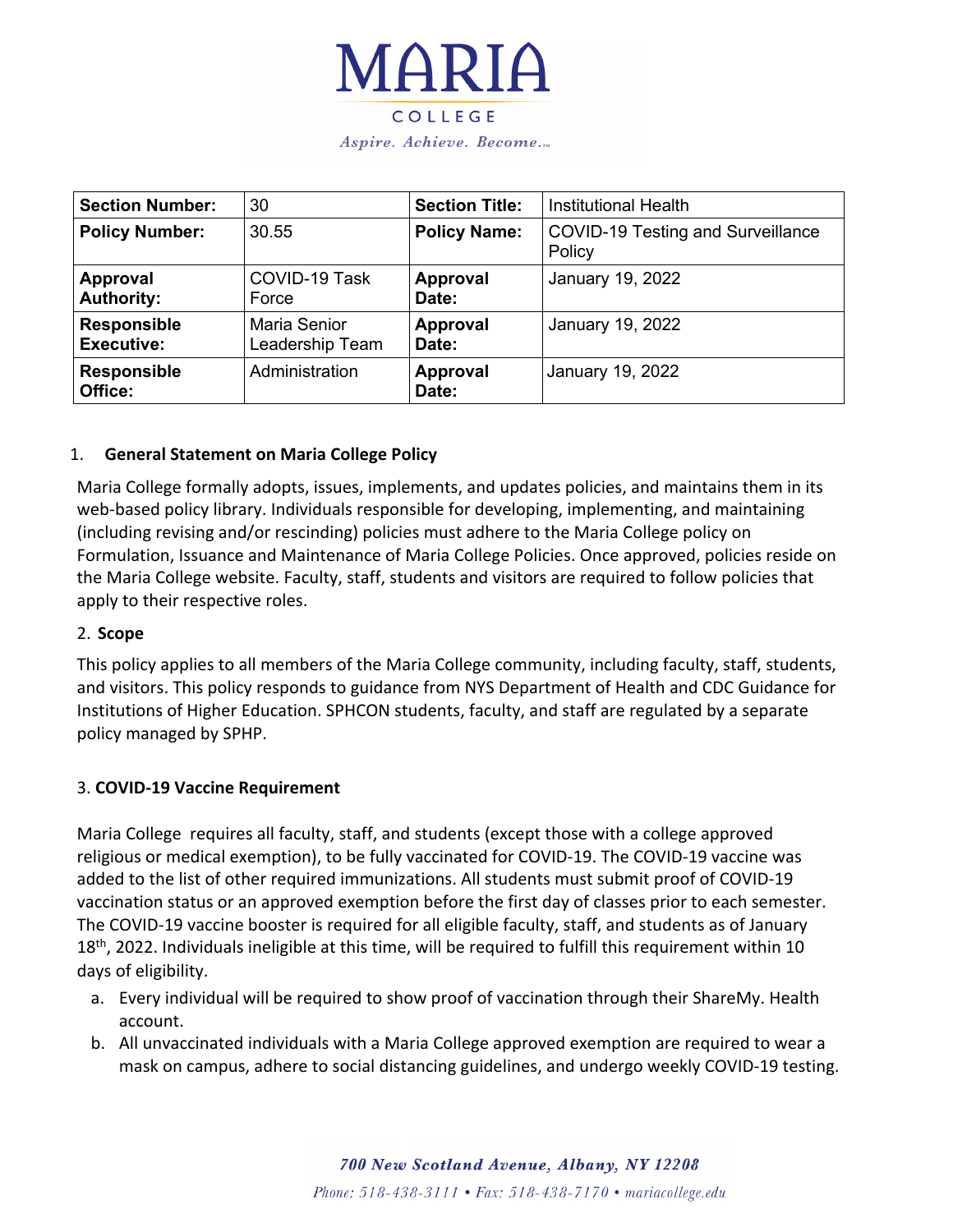

Weekly testing requirements for individuals with a Maria College approved exemption can be completed utilizing the Maria College testing location.

- c. All individuals granted an approved Maria College exemption from the booster dose of the COVID-19 vaccine we need to follow the same guidelines as unvaccinated individuals with an approved exemption.
	- 3. **Providing Vaccinations**
		- a. Maria College provides COVID-19 vaccine series, boosters, and testing for all members of the Maria community on campus and free of charge.
		- b. Please refer to the Maria College webpage for updates on dates and times.

# 4. **COVID-19 Testing Policies, Quarantine, Isolation, & Contract Tracing**

- A. *If feeling ill (symptomatic) regardless of vaccination status:*
	- i. Must contact COVID-19 Care Coordinator
	- ii. Must obtain a COVID-19 test from a formal testing site and submit the results to your Share My Health account
		- 1. If COVID-19 rapid test negative, PCR may be required. Individuals may only return to campus/ clinical activities with approval of COVID-19 Care Coordinator and be symptom free.
		- 2. If COVID-19 test positive please see Section C.
- B. *Exposed to a COVID-19 positive individual:*
	- i. If fully vaccinated (up to 6 months from  $2<sup>nd</sup>$  dose of Pfizer/ Moderna, 2 months from J&J) OR have received booster dose
		- 1. Wear a mask around all inviduals for 10 days
		- 2. Rapid test on day 5 post exposure
			- a. If negative, continue to wear a mask around all individuals for 10 days. Testing required if symptoms begin during the 10 days.
			- b. If positive, see section C.
	- ii. If unvaccinated or greater than 6 month from  $2^{nd}$  dose of Pfizer/ Moderna, or greater than 2 months from J&J and no booster dose
		- 1. Quarantine for 5 days, COVID-19 test required on day 5
			- a. If negative, resume acitivties, wear a mask around all individuals for 10 days
			- b. If positive, See section C.

# C. *COVID-19 Positive Test Result*

i. Provide contact tracing information including contacts and activites within 48 hours prior to symptoms or positive test results (if asymptomatic)

700 New Scotland Avenue, Albany, NY 12208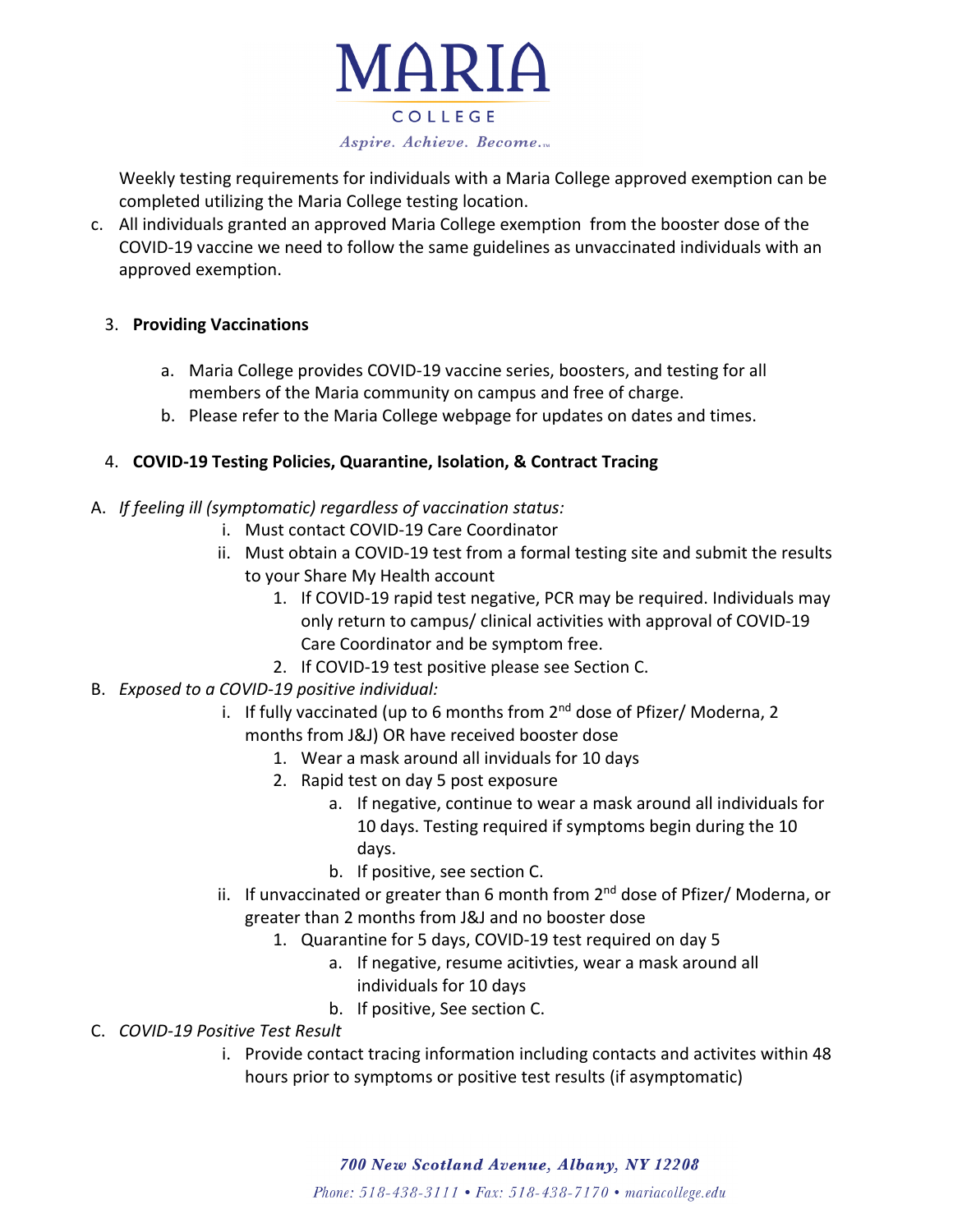

Aspire. Achieve. Become...

- ii. Fully isolate at home for 5 days, where day 0 is the day of symptom onsent or (if asymptomatic) day of collection of postive test
- iii. At the completion of day 5, if asymptomatic or if symptoms are resolving, isolation can end with the following criteria:
	- 1. Fever free for greater than 24 hours, absence of cough, sneezing, congestion
	- 2. Continue to wear a mask around all individuals for 10 days total
	- 3. Complete a COVID-19 rapid test before returning to campus or other Maria College activity
		- a. If rapid test negative, may resume acitivities
		- b. If rapid test positive, continue with another 5 days of isolation, for a total of 10 days
- D. The testing for unvaccinated individuals or individuals eligible, but without a booster dose of the COVID-19 vaccine with a college approved exemption will be mandatory and will be monitored via the shareMy.Health app. These individuals will need a COVID-19 test within 7 days of each campus access or off campus Maria College related acitivity.
- E. Individuals the Maria College COVID-19 Coordinator identifies as requiring testing based on risk assessment using current CDC guidelines.
- F. Employees or students with household members that test positive for COVID-19 including children will need to consult with the COVID-19 coordinator prior to returning to campus or Maria College affiliated activites. Quarantine and testing may be required.
- G. Please be sure to reach out to the COVID-19 Coordinator, prior to travel out of state for guidance and anticipation of returning to campus activities.
- H. Surveillance Testing- Surveillance testing will be at random if deemed necessary by Maria College, regardless of vaccination status. Surveillance testing procedure will be offered on campus at Maria College. This process is subject to change.
- I. All students participating in clinical, fieldwork, or off campus acitivities as a Maria College student will be required to participate in surveillance testing. Testing, instructions, and guidelines will be provided by Maria College. This process is subject to change. Documentaion of a negative test will need to uploaded to share my health or to the COVID-19 Coordinator before being allowed to participate in clinical, fieldwork, or any off campus acitivity as a Maria College student.
- J. All guidance for isolation, quarantine, and contact tracing related to Maria College activity will by informed by CDC guidelines through the College's COVID-19 Coordinator and if neceasry the appropriate County Health Department.

# 6. **COVID-19 Testing at Maria College**

- a. Maria College will provide all required testing to students, faculty, and staff
- b. Please refer to Maria College webpage- COVID-19 Guidelines for testing information and how to schedule a testing appointment on campus.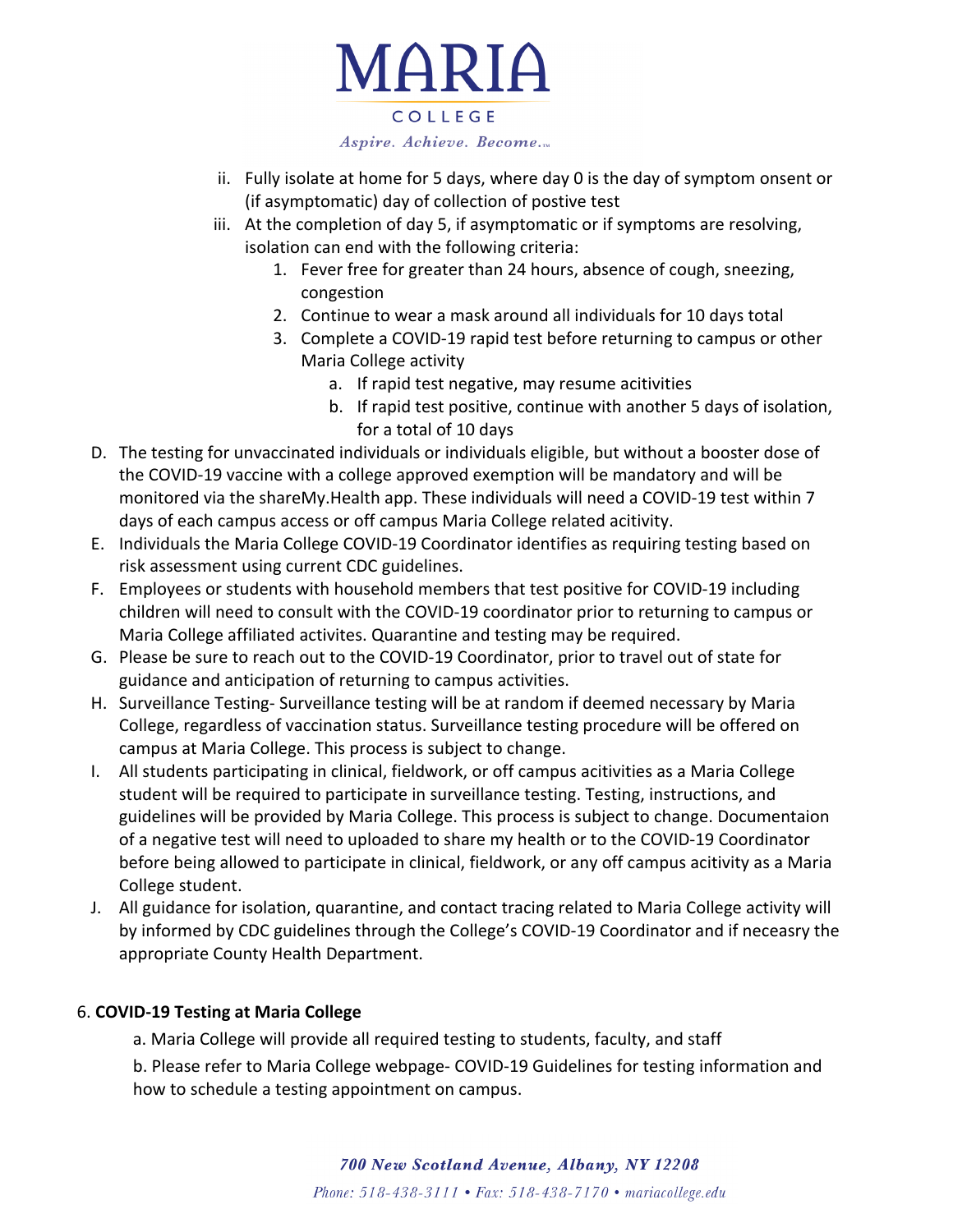

### **Definitions**

- a. *SARS-CoV-2 (Severe acute respiratory syndrome coronavirus 2)* is the causative agent of COVID-19.
- b. *COVID-19* is a mild to severe respiratory illness that is transmitted chiefly by contact with infectious material (such as respiratory droplets) or with objects or surfaces contaminated by the causative virus, and is characterized especially by fever, cough, and shortness of breath and may progress to pneumonia and respiratory failure.
- c. **Close Contact** is defined as any individual who was within 6 feet of an infected person for at least 15 minutes starting from 2 days before illness onset (or, for asymptomatic patients, 2 days prior to positive specimen collection) until the time the patient is isolated, regardless of vaccination status.
- d. **Delta Variant-** Defined by the CDC as a variant of concern. A variant of concern has evidence of impact on diagnostics, treamtments, or vaccines, along with evidenc of incrased disease severity, and evidence of increased transmissibility (CDC, 2021).
- e. **Omicron Variant-** Defined by WHO as a variant of concern (WHO, 2022).
- f. **Fully Vaccinated-** Defined as two weeks after receiving 2 doses of the Pfizer or Moderna series, or one dose of the Janseen vaccine.
- 5. **Symptoms** are defined as fever, chills, cough, difficulty breathing, shortness of breath, fatigue, muscle or body aches, headache, new loss of taste or smell, sore throat, congestion or runny nose, nausea, or vomiting, or diarrhea (CDC, 2021).

# **HIPPA and FERPA Compliant Communication and Documentation**

- All testing attestations and related documentation will be communicated and stored in a HIPPA compliant manner.
- All testing, contact tracing, and COVID-19 related communication will be managed by the College's COVID-19 Coordinator in a manner that is HIPPA and FERPA compliant. This includes communications with the NYS and local health departments and other members of the campus community.
- All guidance for isolation, quarantine, and contact tracing related to Maria College activity will by informed by CDC guidelines through the College's COVID-19 Coordinator and if neceasry the appropriate County Health Department.